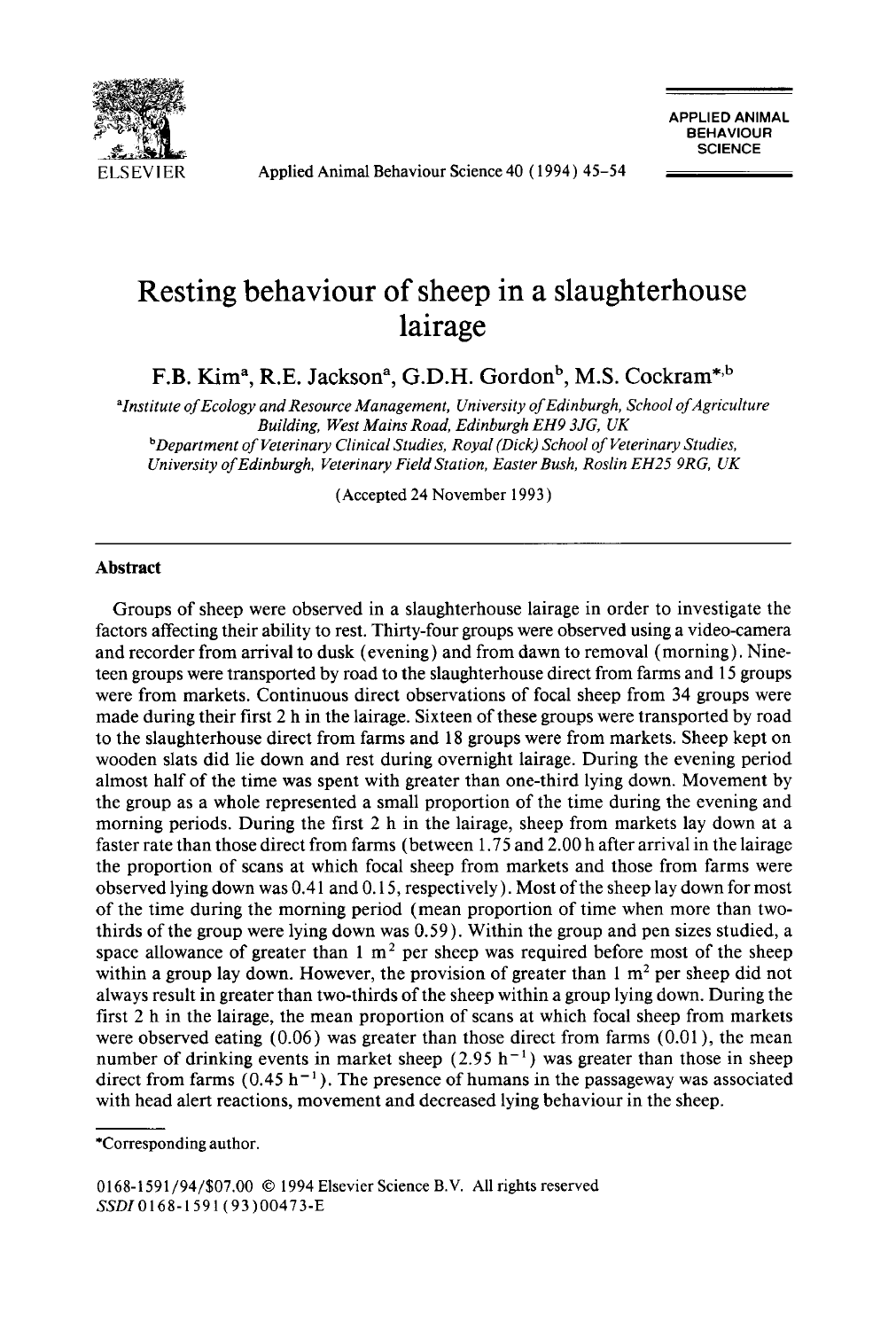*Key words:* Sheep; Resting behaviour; Housing; Slaughtering

## **1. Introduction**

Warriss et al. (1990) surveyed the transport and lairage times of lambs at two slaughterhouses in the south of England and found that the mean distances travelled to slaughter were 206 and 265 km, and the mean lairage times were 17.9 and 8.8 h. The mean total times spent in transit and lairage were 22.3 and 13.3 h. Transport of sheep can involve several potential stressors, e.g. handling, loading and unloading, motion, restriction of food and water, and disturbed rest (Connell, 1984). When sheep arrive at a slaughterhouse they are put in a lairage pen for ante-mortem inspection and as a holding facility before slaughter. It has been traditional practice to provide a period of rest before slaughter. However, there is little evidence to suggest whether the welfare of sheep is either improved or put at risk by lairage before slaughter. Immediate slaughter might be preferable to being kept in a lairage for insufficient time and/or in an environment which does not enable them to settle down (Farm Animal Welfare Council, 1984). Observations of groups of cattle have suggested that they require at least 2 h before lying behaviour starts, and between 3 and 10 h before most of the cattle within a group lie down. In about half of the groups, the majority of the time was spent with no animals in the group lying down. The resting behaviour of the cattle was affected by their source, group size, and the degree of human and animal activity in the lairage (Cockram, 1990, 1991 ). Observations of pigs that were kept within a stable social group in a lairage pen showed that most groups lay down within 1 h (Moss, 1978 ). This study investigated whether sheep rest in a slaughterhouse lairage and examined some of the factors affecting the ability of sheep to rest in a lairage.

#### **2. Animals, materials and methods**

#### *2.1. Management of the sheep*

The sheep lairage consisted of 20 pens arranged in two rows and was directly adjacent to a cattle lairage. The floor of each pen was made of wooden slats 50 mm wide with 20 mm gaps and there was a water trough  $(2.60 \text{ m} \times 0.53 \text{ m})$  in one comer and a hay rack along one wall. Hay was usually provided on arrival and at 18.00 h. Entrance to each pen was by a tubular metal gate facing a central passageway. The other three sides of each pen were solid. The pens were illuminated by daylight and by fluorescent lighting during the working day.

Most groups were composed of weaned lambs, but some groups were composed of ewes. The sheep were from several breeds, e.g. Scottish Blackface, Suffolk and Cheviot, and several types of crossbreeds.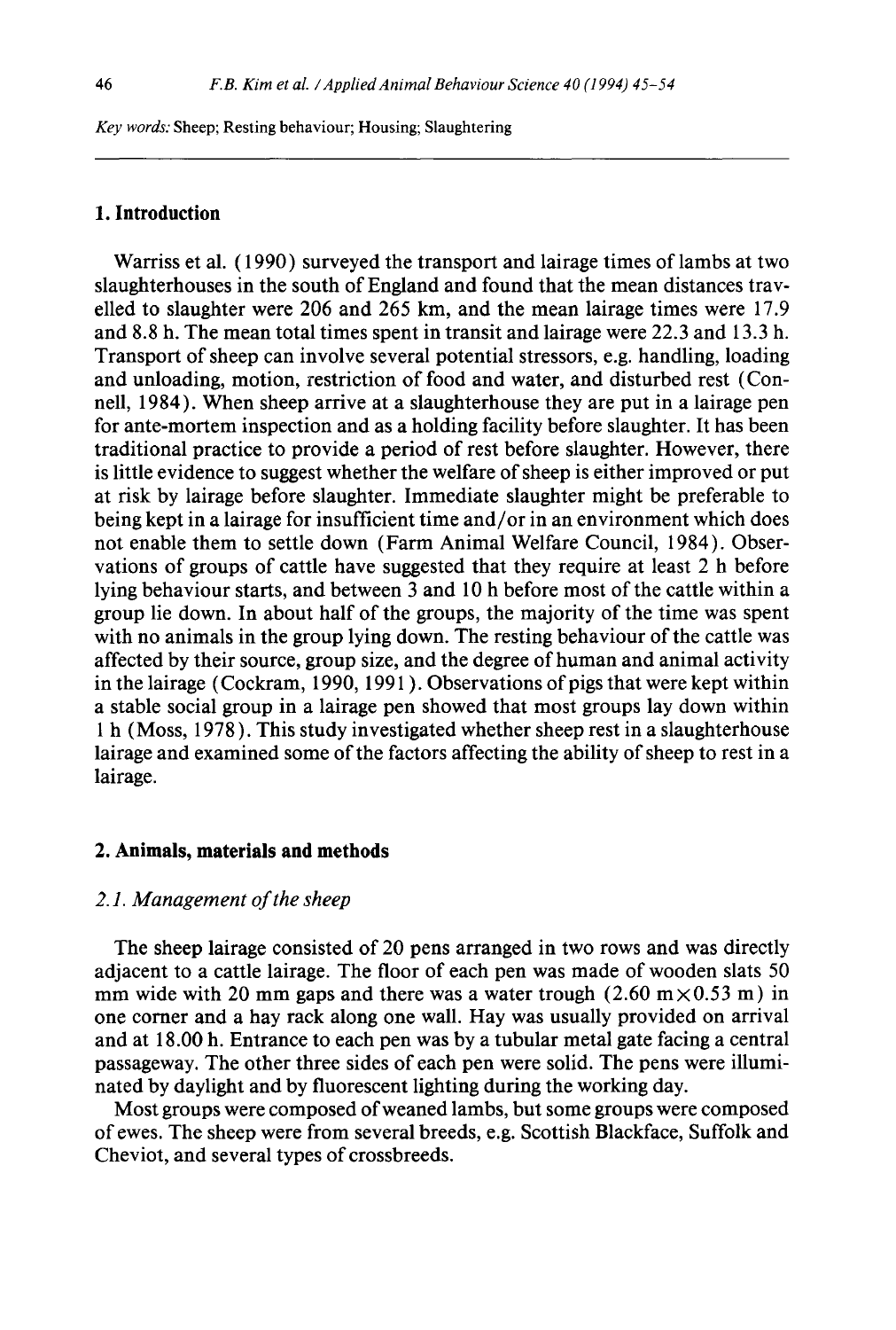## *2.2. Video observations*

Thirty-four groups of sheep that were to be kept overnight in the lairage before slaughter were selected at random and placed in one of two observation pens. The median group size was 37 (range 2-93 ). Each group consisted of sheep from one source. Nineteen groups had been transported by road to the slaughterhouse direct from farms and 15 groups were from markets. The median arrival time was 16.32 h and the median time that the sheep were removed from the lairage pen was 6.26 h.

The dimensions of one observation pen were 7.7  $m \times 5.9$  m and those of the other pen were 6 m $\times$  2 m. A video-camera was located above the pens and the behaviour of the sheep was recorded on a time-lapse video-recorder. When the fluorescent lighting was switched off at the end of the working day and there was insufficient natural daylight, no observations were possible. The time between arrival and dusk was described as the evening period (median duration 6 h), and the time between dawn and the time that the sheep were removed from the lairage pen for slaughter was described as the morning period (median duration 2 h). These periods were analysed separately. The video-recordings were analysed at 10 min intervals and the proportions of sheep standing still, moving and lying down at each interval were recorded. The number of times that humans and sheep were present in the central passageway outside of the observation pen were recorded.

#### *2.3. Direct observations*

Thirty-four groups of sheep that arrived in the lairage between 13:00 and 15:00 h were selected at random for continuous direct observations over their first 2 h in the lairage. The median group size was 45 (range 15-200). Sixteen groups had been transported by road to the slaughterhouse direct from farms and 18 groups were from markets. The groups were placed in pens with a floor surface area of between 21 and 68 m<sup>2</sup>. Within these groups a focal animal with an identifiable marking was chosen at random. The sheep were observed from either an elevated position adjacent to the pen or from behind a pen wall.

An ethogram/time budget of the focal animal was undertaken by recording the occurrence of certain behavioural states at 30 s intervals and the number of various behavioural events which occurred within each 30 s interval was recorded. The durations of the following behavioural states were recorded: standing-still; moving ( changing position ); lying (head raised/head lowered ); eating; ruminating; investigating (sniffing or licking either the environment or another sheep); idling (non-alert state). The numbers of the following behavioural events were recorded: drinking; grooming (scratching, rubbing or licking); aggressive interactions (head butt/push, shoving with shoulder or pawing another sheep); head alert reactions (raised head and erect ears in response to external stimuli); vocalizations; defaecations; urinations.

Disturbances caused either by the presence of humans and sheep in the central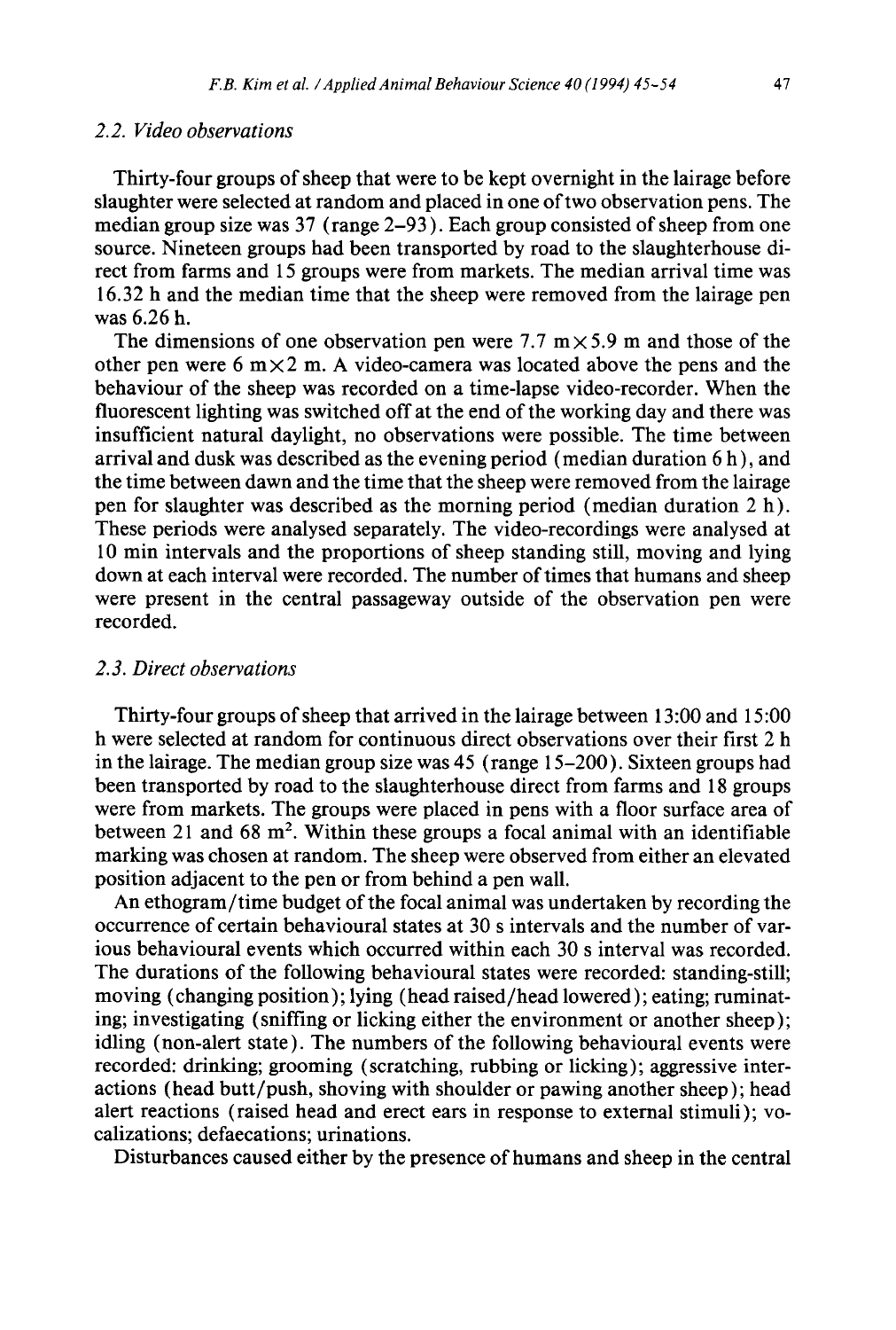passageway or noise from activity out of sight of the sheep were recorded. In 19 groups the effects of these disturbances on the behaviour of the focal sheep were classified as follows: head alert reaction; getting-up from a lying position; movement within the same area of the pen; movement to the back of the pen; bunching with the rest of the group.

## *2.4. Statistical analyses*

The behaviour of the sheep recorded by the video observations was described by the proportion of time in the evening and morning periods when less than onethird, between one-third and two-thirds, and greater than two-thirds of the sheep in the group were standing, moving and lying. The effect of space allowance, and the effect of space allowance and group size on these behaviours were examined by linear regression analyses (Ryan et al., 1985 ). Where the effect of including group size did not increase the proportion of variance explained by the relationship, results are presented for space allowance only. The effect of origin (groups direct from farms compared with those from markets) on the behaviour of the sheep during the evening and morning periods was examined by using Mann-Whitney tests (Ryan et al., 1985 ). The effect of origin and time in the lairage on the behaviour of focal sheep during the first 2 h in the lairage was examined by linear regression analysis, and a comparison of intercepts and slopes using the method described by Weisberg ( 1985 ). The groups of sheep were categorised into: high  $> 1.52$  m<sup>2</sup> per sheep ( $n=8$ ), medium 0.90–1.52 m<sup>2</sup> per sheep ( $n=10$ ) and low  $<$  0.90 m<sup>2</sup> per sheep ( $n=16$ ) space allowances and Kruskal Wallis tests were used to examine the effect of space allowance on the behaviour of focal sheep during the first 2 h in the lairage (Ryan et al., 1985 ). Spearman's rank correlation coefficients were calculated between the number of disturbances during the evening and morning periods, and behaviour during that period (Ryan et al., 1985 ). There were insufficient balanced groups to examine the effect of breed on the behaviour of the sheep in the lairage.

#### **3. Results**

The mean proportions of time during the evening period when greater than two-thirds of the group and between one-third and two-thirds of the group were lying was 0.17 and 0.30, respectively. The mean proportions of time during the evening period when greater than two-thirds of the group and between one-third and two-thirds of the group were moving was 0.01 and 0.03, respectively. The mean proportions of time during the morning period when greater than two-thirds of the group and between one-third and two-thirds of the group were lying was 0.59 and 0.16, respectively. The mean proportions of time during the morning period when greater than two-thirds of the group and *between* one-third and twothirds of the group were moving was 0.00 and 0.02, respectively.

During the evening period, there was a significant effect of space allowance on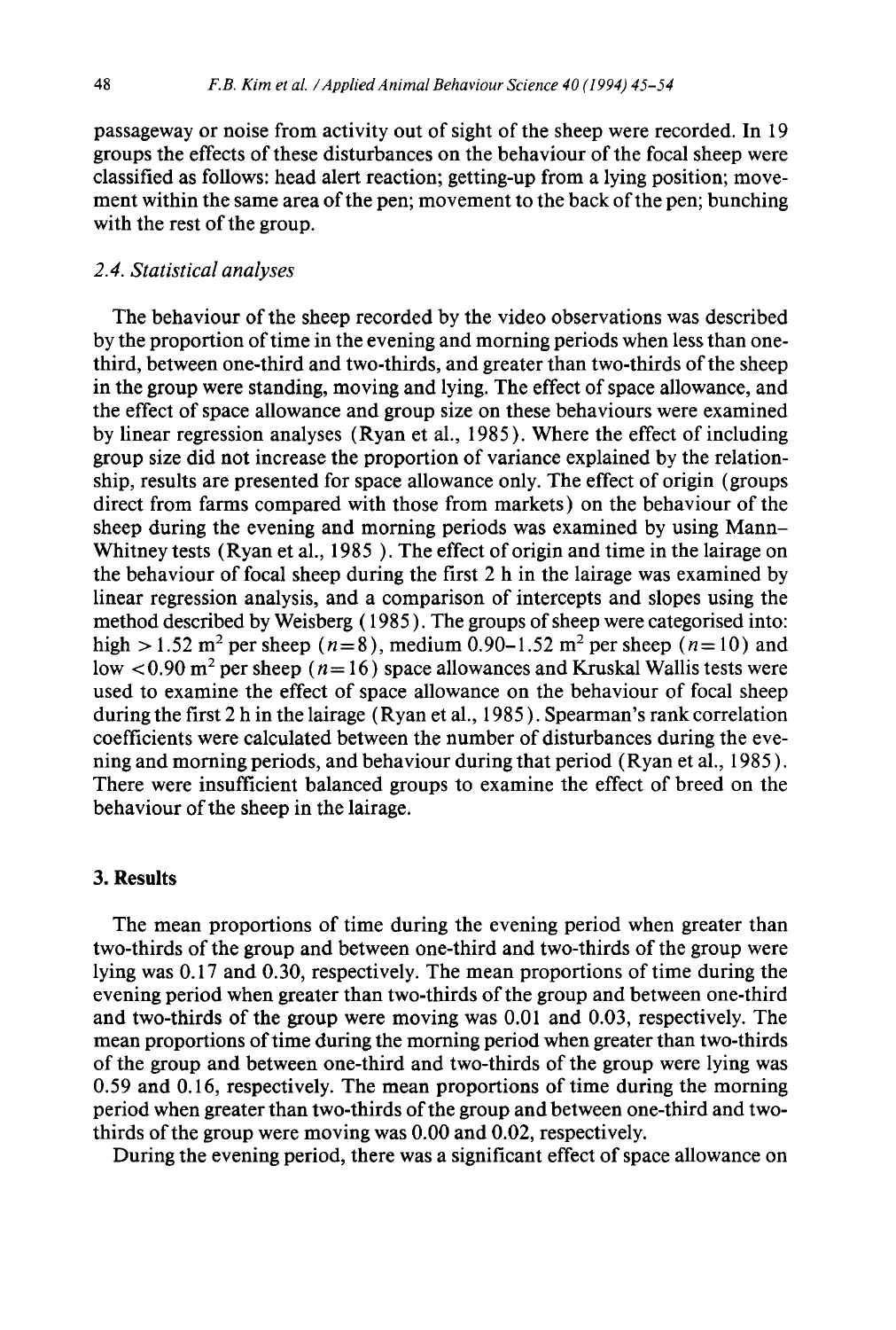the time spent with greater than two-thirds of the group lying down (proportion of time =  $0.046 + 10.086 \times$  space allowance m<sup>2</sup> per sheep 1;  $R^2 = 0.20$ ,  $P < 0.01$ ; Fig. 1 ). During the evening and the morning periods, there was a significant effect of space allowance and group size on movement of the sheep  $(P< 0.01)$ . There was greater movement within groups of sheep kept at high space allowances (small group size) than in those kept at lower space allowances (large group size). During the first 2 h in the lairage, there were no significant differences between the behaviour of sheep kept in pens at high, medium and low space allowances  $(P> 0.05)$ . At low space allowances sheep were sometimes observed to walk over other sheep and sometimes the movement of a sheep was restricted by either another sheep lying beside them or by getting their leg caught on another sheep when walking over it. However, the number of times that these behaviours were observed was too low to examine statistically. There was a tendency for sheep kept at high space allowances to exhibit a greater number of aggressive and grooming events than those at lower space allowances, but this was not statistically significant.

There was no significant effect of origin (farm/market) on the time spent standing, moving or lying by groups of sheep during the evening and morning periods. Over the first 2 h in the lairage, the time spent lying increased  $(P< 0.05)$ and this increase was faster in sheep from markets than in those from farms  $(P<0.05)$ . Figure 2 shows the proportion of scans spent lying with the head raised.



Space allowance (m<sup>2</sup>/sheep)

Fig. 1. Effect of space allowance on the mean proportion of time during the evening period when greater than two-thirds of group *were* lying down.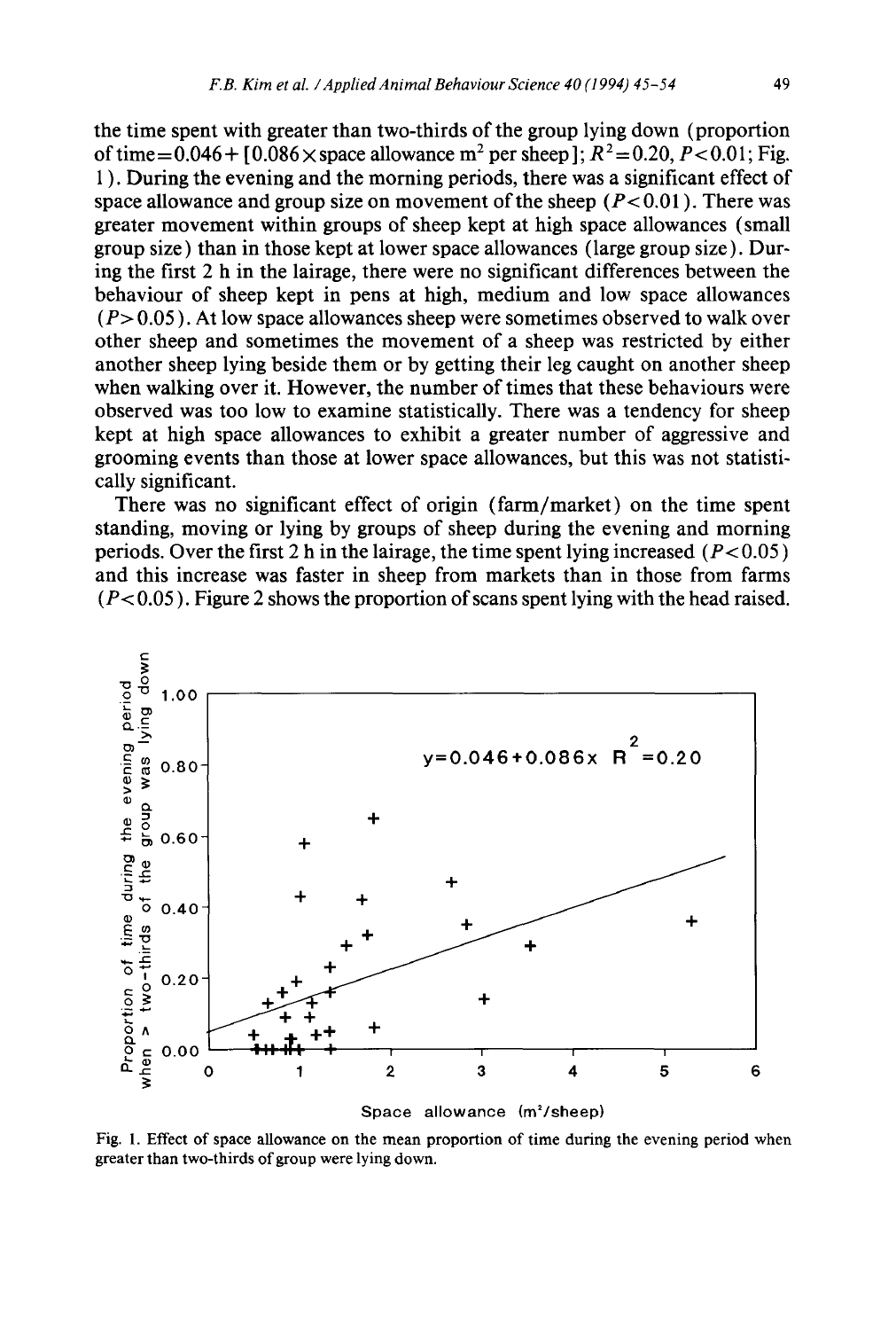

Fig. 2. Proportion of scans at which focal sheep direct from farms and those from markets were observed lying down with their head raised during the first 2 h in the lairage.

The proportion of scans per 15 min observation period at which the sheep were lying with their head lowered increased over the first 2 h in the lairage from 0.0 to 0.11 and from 0.0 to 0.01 in farm and market sheep, respectively. The proportion of scans per 15 min observation period at which the sheep were moving decreased over the first 2 h in the lairage from 0.1 to 0.05 ( $P < 0.001$ ). During the first 2 h in the lairage, the mean proportion of scans at which focal sheep from markets were observed eating (0.06) was greater than those direct from farms  $(0.01)$ ; the mean number of drinking events in market sheep  $(2.95 h<sup>-1</sup>)$  was greater than those in sheep direct from farms  $(0.45 h^{-1})$ . The proportion of scans at which market sheep were observed investigating the environment decreased over the first 2 h in the lairage from 0.16 to 0.05 ( $P < 0.05$ ). Sheep from farms were observed to spend proportionately 0.04 of scans investigating the environment. The number of head alert reactions decreased during the first 2 h in the lairage  $(P<0.001)$  and were greater in number in farm sheep than in market sheep ( $P < 0.05$ ; Fig. 3). The number of urinations decreased over the first 2 h in the lairage (P<0.05) (0.10 h<sup>-1</sup> during the first hour and 0.03 h<sup>-1</sup> during the second hour). There was no effect of either time in the lairage or origin on the proportion of time spent by focal sheep ruminating (0.13 of scans during the first 2 h in the lairage ), investigating other sheep (0.02) and idling (0.08). There was no effect of either time in the lairage or origin on the frequency of grooming events  $(0.4 h^{-1})$ , aggressive interactions  $(1.1 h^{-1})$ , vocalization  $(4.6 h^{-1})$ , and defaecation (0.1 h<sup>-1</sup>) by focal sheep during the first 2 h in the lairage.

There appeared to be a correlation between the number of disturbances caused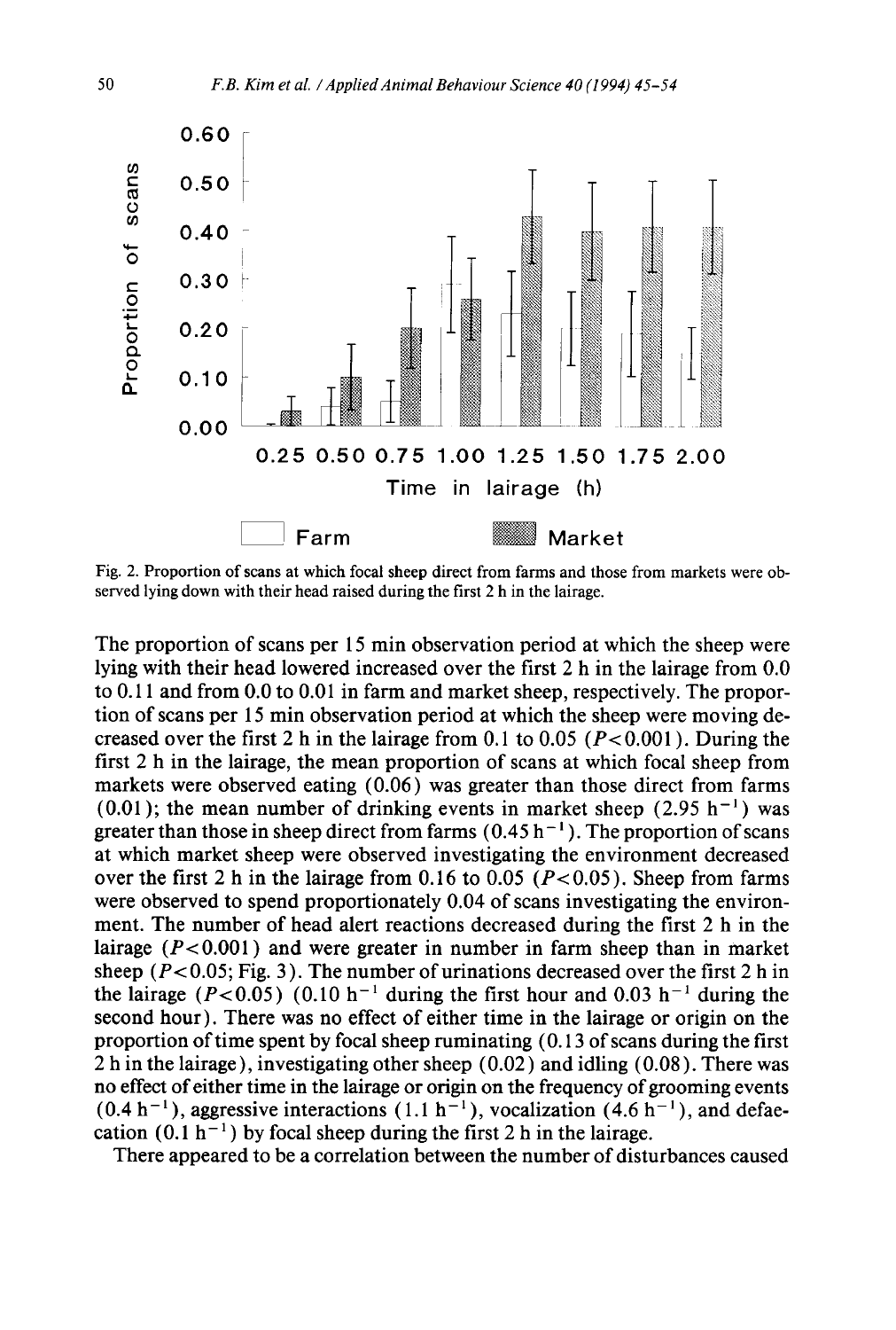

Fig. 3. Number of occurrences of head alert reactions in focal sheep direct from farms and those from markets during the first 2 h in the lairage.

by human presence in the lairage passageway in the evening and the proportion of time when greater than two-thirds of the group was moving, but this was not statistically significant  $(r_s=0.309, P>0.05)$ . However, there were significant correlations between the number of disturbances caused by human presence in the lairage passageway in the morning and the proportion of time when between one-third and two-thirds of the group was moving  $(r_s= 0.508, P< 0.01)$ , and when less than one-third of the group was lying ( $r_s = 0.502$ ,  $P < 0.01$ ). During the first 2 h in the lairage, the mean responses of 19 groups of sheep to humans in the passageway was a head alert reaction (0.47 of human disturbances), movement to form a bunch at the rear of the pen (0.21 of human disturbances) and movement within the same area (0.18 of human disturbances). Sheep in the passageway caused relatively little disturbance to the sheep in the lairage pen compared with that caused by human presence (there was no response to 0.32 of sheep disturbances). Head alert reactions were the main response of sheep in the lairage pen to sheep in the passageway (0.33 of sheep disturbances) and to noise in the lairage (0.82 of sheep disturbances). The type of reaction to human presence appeared to depend on the noise made by the human. At low space allowances, e.g. less than  $0.5$  m<sup>2</sup> per sheep the sheep appeared to respond less to the presence of a human in the passageway than those at higher space allowances. The sheep appeared to respond more to and took longer to habituate to both mechanical noise, e.g. hosing, banging metal and human vocalization, than to animal noises, e.g. cattle and pig vocalization, and cattle fighting or mounting.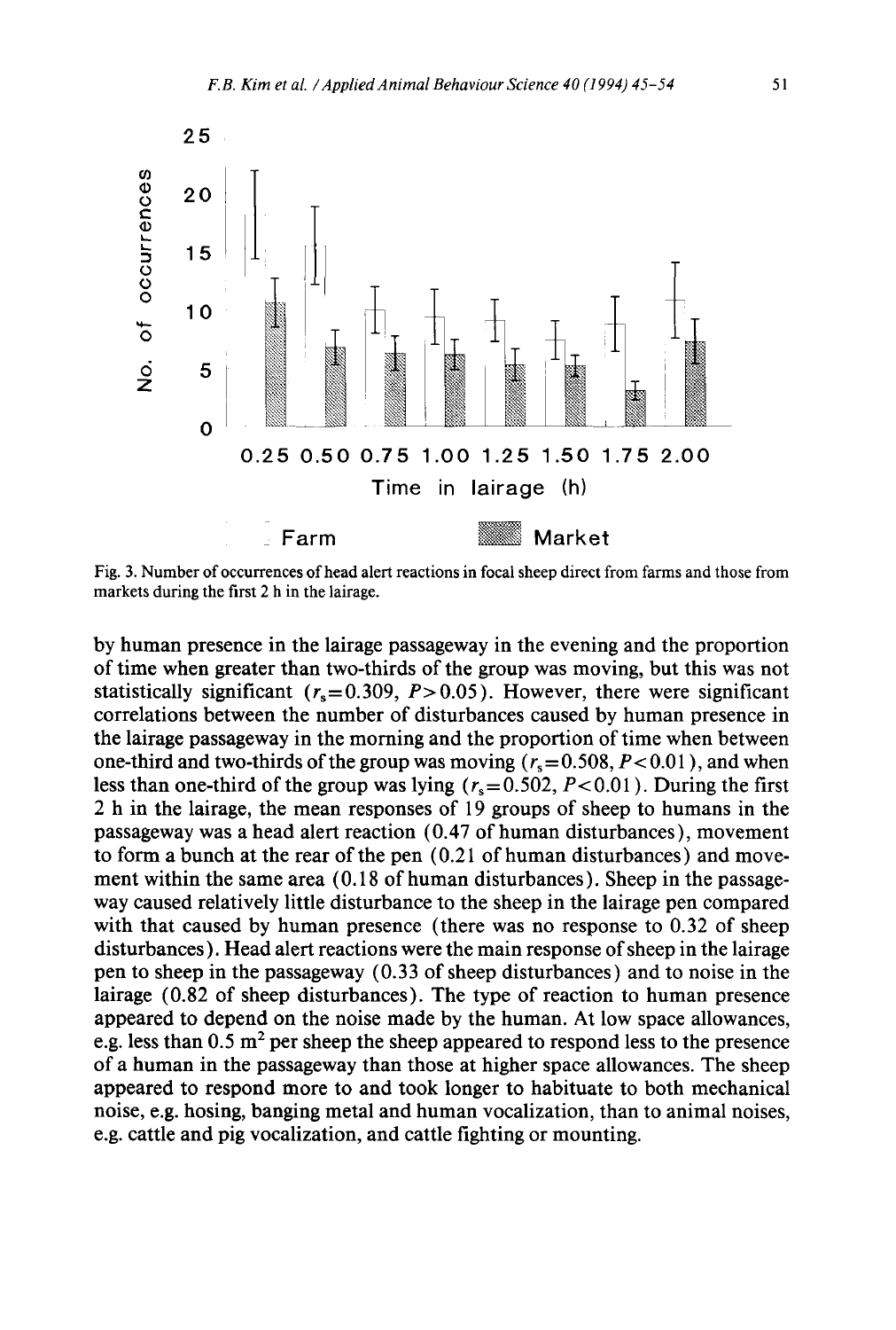#### **4. Discussion**

The results showed that after overnight lairage on wooden slats most sheep were lying down. During the evening period almost half of the time was spent with greater then one-third of the group lying down. Although it may be possible for sheep to rest without lying down, lying has been associated with brain patterns indicative of rest (Laurentie et al., 1989). Ruckebusch ( 1972 ) reported that ewes kept in a metabolic cage lay down for proportionately 0.30 of each 24 h and they slept for 0.16 of each 24 h. Most lying and sleeping occurred during a 12 h night period (proportionately 0.40 and 0.27, respectively). In the present study, movement by the group as a whole represented a small proportion of the time during the evening and morning periods. Lying behaviour increased and movement decreased during the first 2 h in the lairage. However, most of the time spent lying was with the head raised rather than with the head resting on the floor.

In this study any effect of space allowance could have been confounded by the effect of group size. The regression equation of lying behaviour against space allowance did not predict the lying behaviour of some groups which showed the greatest lying behaviour (Fig. 1 ). However, the results showed that, within the group and pen sizes studied, there was an association between lying behaviour and space allowance in the lairage pen, and a space allowance of greater than 1  $m<sup>2</sup>$  per sheep was required before most of the sheep within a group lay down. The Meat and Livestock Commission (1974) recommended a space allowance of 0.56  $m<sup>2</sup>$  per sheep in lairage pens. This appears to be less than the ideal space requirement for most sheep to rest. The requirement of every animal in the lairage to have sufficient space to stand up, lie down and turn around is recognised in the welfare codes and legislation concerning the management of slaughterhouse lairages (The Scottish Office Agriculture and Fisheries Department, 1992). Current practice and recommendations may allow sufficient physical space for the sheep to lie down, but these results indicate that the provision of more space would be beneficial to the sheep. Further work is required to examine the effect of space allowance on the lying behaviour of sheep in lairage pens and the utilization of the space available in the pen. The quality of space as well as the quantity affects the use of space. For example, while resting, animals prefer to position themselves around the perimeter of a holding pen rather than in the centre of the pen (Stricklin et al., 1979 ).

The observation that the presence of humans affected the behaviour of the sheep more than the presence of sheep in the passageway was consistent with previous work that has suggested that sheep resting behaviour is decreased when there is human activity (Ruckebusch, 1975; Done-Currie et al., 1984; Tobler et al., 1991 ). Disturbance from noise was also detrimental to resting behaviour.

The higher proportion of time spent by market sheep eating and drinking, and the faster increase in lying behaviour during the first 2 h in the lairage in these groups than in sheep direct from farms suggests that market sheep may have been without ad libitum feed, drink and rest for longer periods before they arrived at the slaughterhouse than sheep direct from farms. The provision of feed, water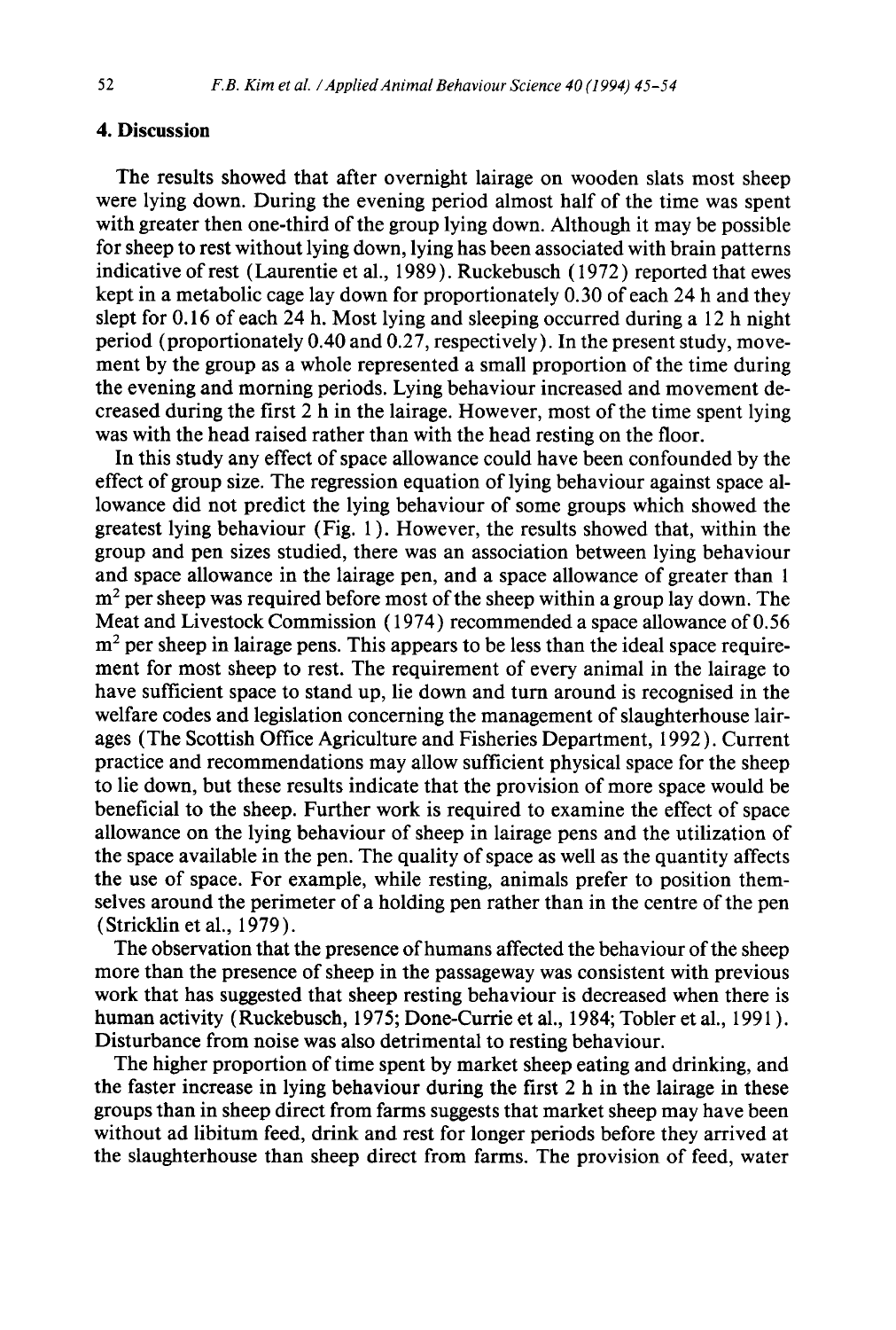and rest on arrival in the lairage is particularly important for the welfare of sheep arriving from markets.

## **5. Conclusion**

Sheep are capable of resting during overnight lairage on wooden slats. The results indicate that a space allowance of greater than  $1 \text{ m}^2$  per sheep increases the time spent lying down in the lairage. The design and management of the lairage are important in reducing the number of disturbances to the sheep that are caused by the presence of humans near the sheep. The provision of feed, water and rest are important welfare requirements for sheep kept in a slaughterhouse lairage.

#### **6. Acknowledgements**

G.D.H.G. and F.B.K. each received a Dorothy Sidley Memorial Award from The Humane Slaughter Association to undertake this work. The video equipment was provided by a grant from the Humane Slaughter Association. We are grateful to the Gorgie slaughterhouse, Edinburgh for their assistance and cooperation.

### **References**

- Cockram, M.S., 1990. Some factors influencing behaviour of cattle in a slaughterhouse lairage. Anim. Prod., 50: 475-481.
- Cockram, M.S., 1991. Resting behaviour of cattle in a slaughterhouse lairage. Br. Vet. J., 147: 109– 119.
- Connell, J., 1984. International Transport of Farm Animals Intended for Slaughter. Commission of the European Communities, Brussels, 49 pp.
- Done-Currie, J.R., Hecker, J.F. and Wodzicka-Tomaszewska, M. 1984. Behaviour of sheep transferred from pasture to an animal house. Appl. Anim. Behav. Sci., 12: 121-130.
- Farm Animal Welfare Council, 1984. Report on the Welfare of Livestock (Red Meat Animals) at the Time of Slaughter. H.M.S.O., London, 77 pp.
- Laurentie, M.P., Barenton, B., Charrier, J., Garcia-Villar, R., Marnet, P.G., Blanchard, M. and Tountain, F.L. 1989. Instantaneous secretion rate of growth hormone in lambs: relationships with sleep, food intake, and posture. Endocrinology, 125:642-651.
- Meat and Livestock Commission, 1974. Guidelines for Export Slaughterhouses, Technical Bulletin MLC No. 13. Meat and Livestock Commission, No. 13.
- Moss, B.W., 1978. Some observations on the activity and aggressive behaviour of pigs when penned prior to slaughter. Appi. Anim. Ethol., 4: 323-339.
- Ruckebusch, Y., 1972. The relevance of drowsiness in the circadian cycle of farm animals. Anim. Behav., 20: 637-643.
- Ruckebusch, Y., 1975. The hypnogram as an index of adaption of farm animals to changes in their environment. Appl. Anim. Ethol., 2: 3-18.
- Ryan, B.F., Joiner, B.L., Ryan, T.A., 1985. Minitab Handbook. PWS-Kent, Boston, 379 pp.
- Stricklin, W.R., Graves, H.B. and Wilson, L.L. 1979. Some theoretical and observed relationships of fixed and portable spacing behavior in animals. Appl. Anim. Ethol., 5:201-214.